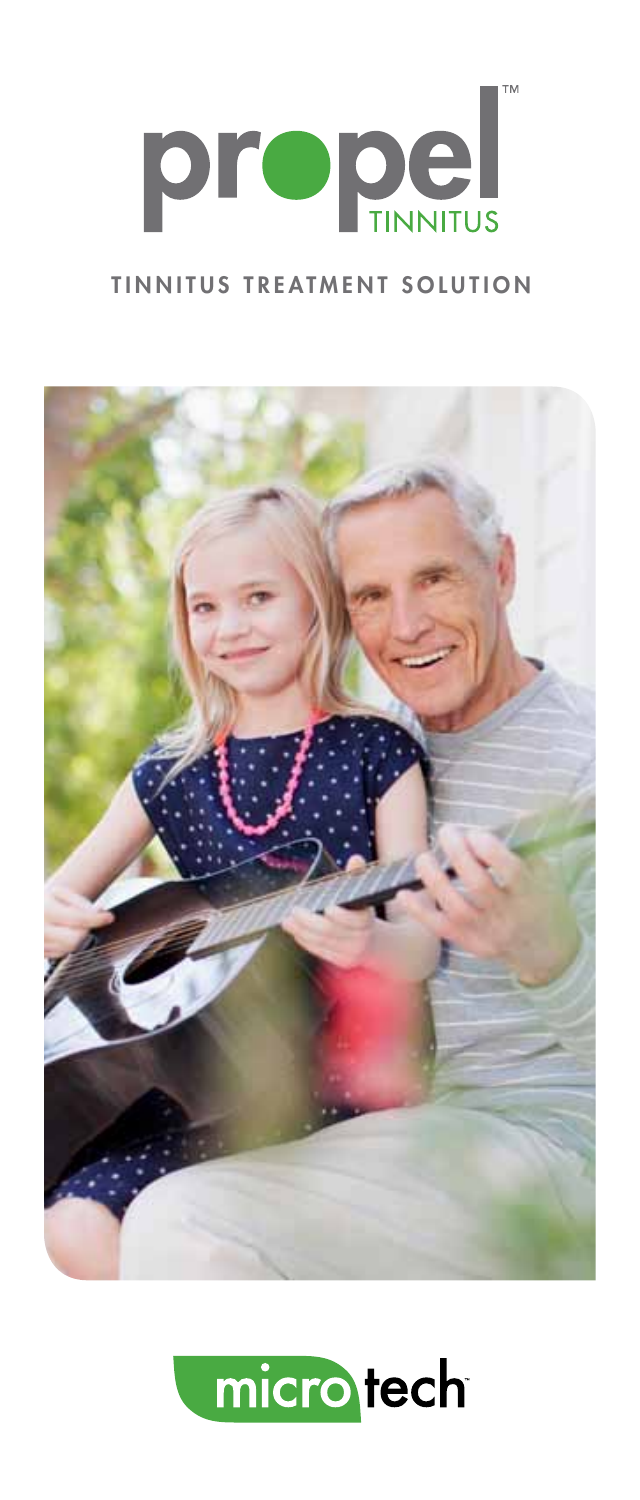# *what you should* **KNOW ABOU** TINNITUS

## Do you or someone you know suffer from constant "ringing in the ears?"

Maybe it's not ringing exactly. Some people describe it as hissing, buzzing, whistling, roaring and even chirping. Whatever noise it is, the real issue is something called tinnitus.

Tinnitus ("TIN-a-tus" or "Tin-EYE-tus") is the medical term for the sensation of hearing sound in your ears or head when no external sound is present.

The important thing to know is that tinnitus is not a condition or a disease. Instead, it's a symptom — typically of something bigger, like an ear infection, high blood pressure or, most common, hearing loss.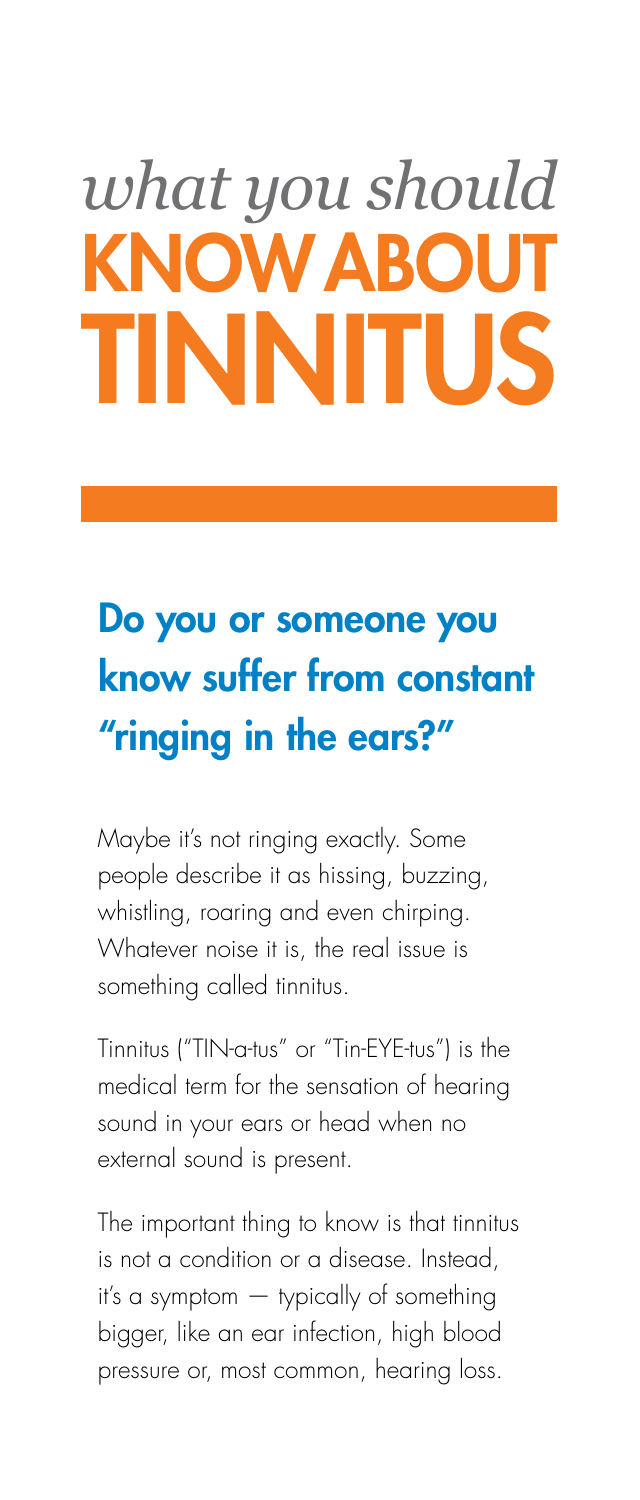

It's also important to know that everyone's tinnitus is different, which is why finding relief has been so elusive — **until now!**

#### Quick tinnitus facts

- Some 50 million American adults suffer from tinnitus (1 in 5)
- Tinnitus is the #1 disability for military veterans
- Tinnitus can occur at any age, and may begin suddenly or progress gradually
- The most common causes of tinnitus are:
	- Noise exposure (e.g., from shooting or machines at work)
	- Aging
	- Head injury
	- Side effects from medication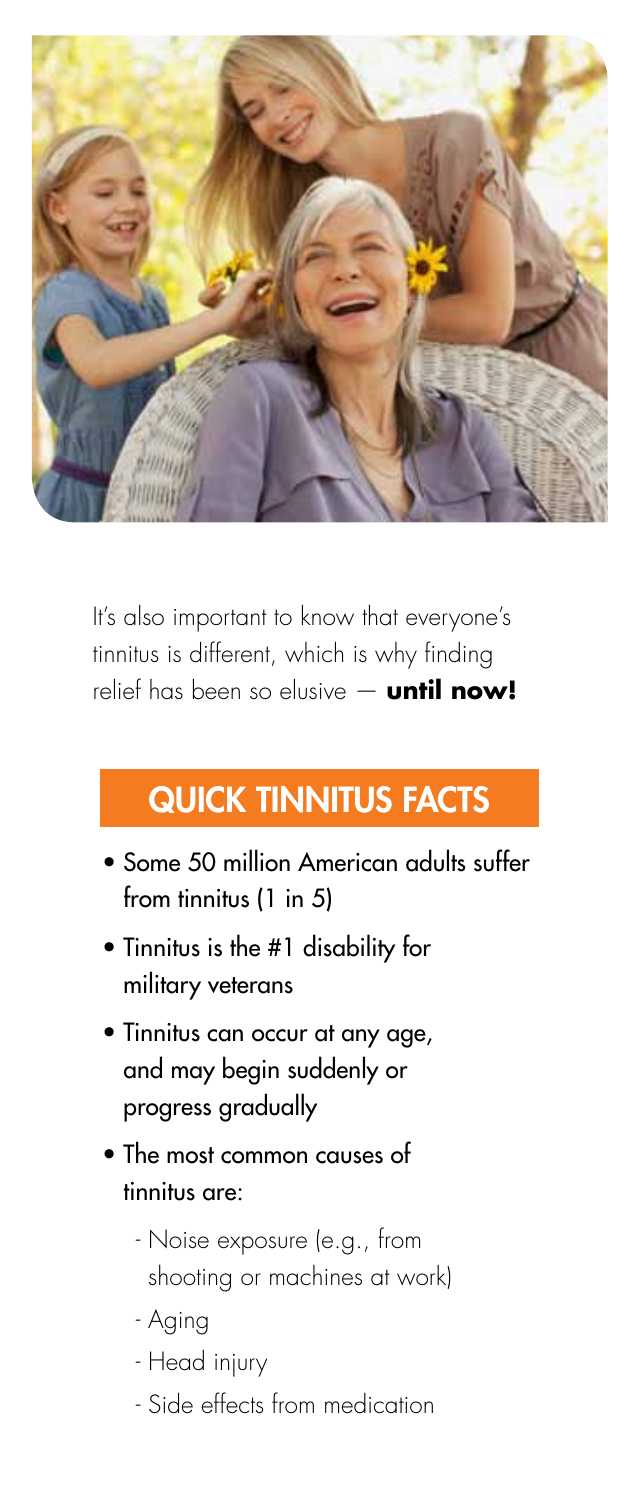# *introducing* PROPEL TINNITUS

### Forever changing the way people deal with tinnitus

MicroTech, a leader in hearing health technology, has engineered a new Tinnitus Treatment Solution designed to forever change the way people deal with ringing in the ears.

Propel Tinnitus is a small and comfortable in-ear device designed to deliver all day relief from tinnitus.

# SOUND THERAPY TOOL

According to the non-profit American Tinnitus Association, there is no known cure for tinnitus. The good news? They call sound therapy one of the most effective forms of treatment for people with tinnitus\*. Propel Tinnitus was designed to enhance virtually every sound therapy protocol.

*\*www.ata.org*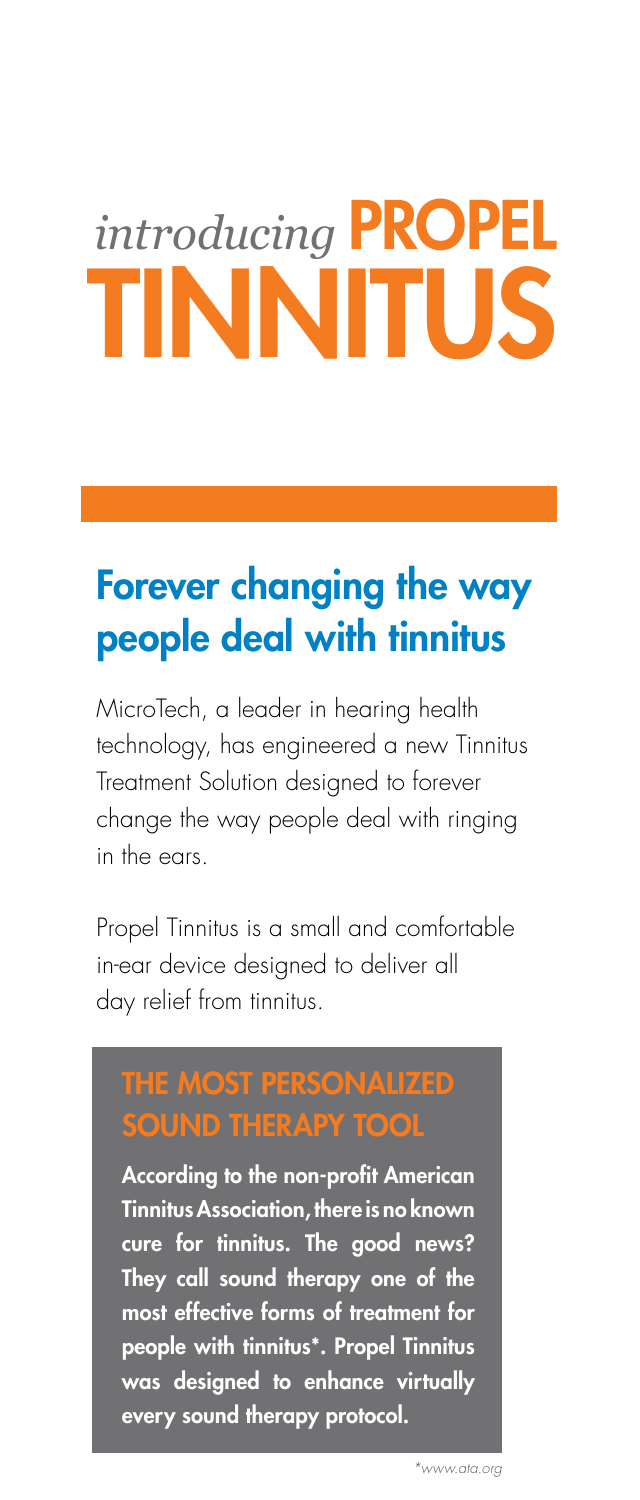

#### How it works

Using MicroTech's patent-pending Multiflex Tinnitus Technology, Propel Tinnitus creates a customizable and comforting sound stimulus that you and your hearing professional can fine-tune to soothe the unique, irritating sounds you hear. The result is personalized sound therapy designed to:

- •Mask or cover up your tinnitus
- •Reduce the loudness of your tinnitus
- •Take your focus off your tinnitus

And because many cases of tinnitus involve hearing loss, Propel Tinnitus features advanced hearing aid technology, as amplification has been shown to help with relief.

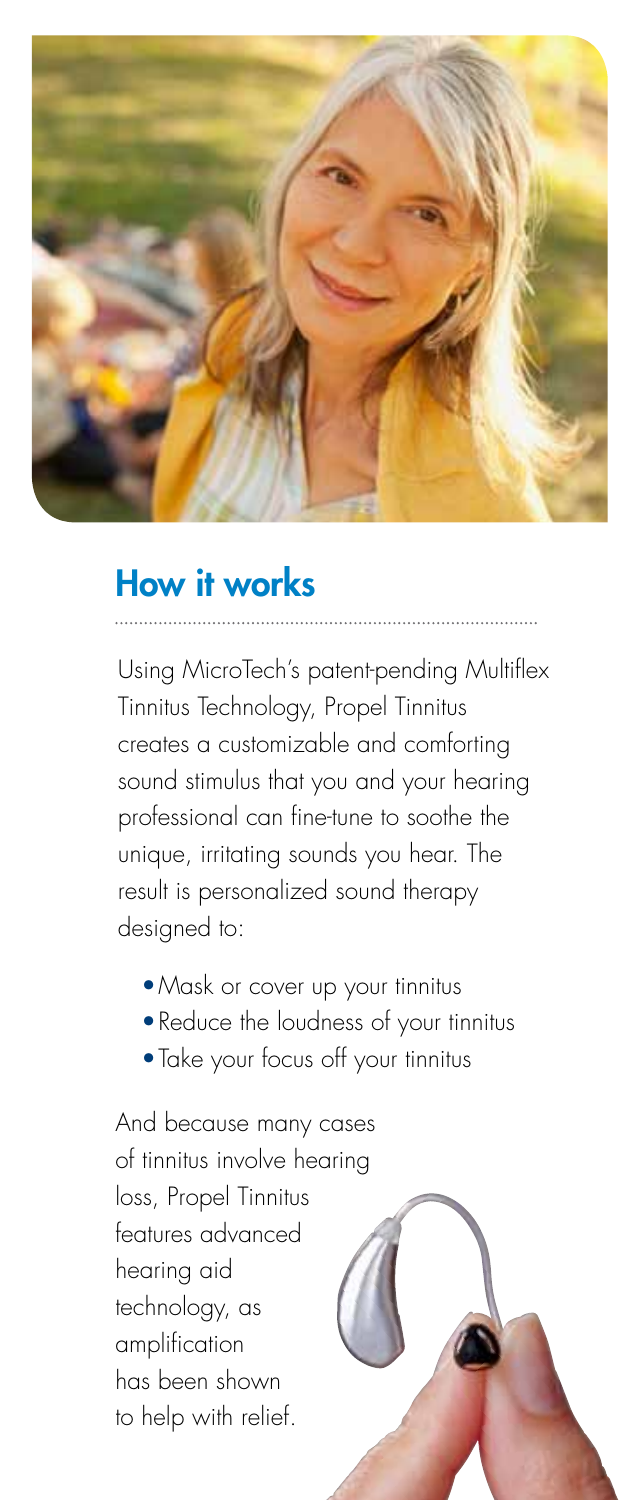# *what makes*  PROPEL TINNITUS DIFFERENT

### Forever changing the way people deal with tinnitus

Tinnitus affects every person differently. This includes how it sounds, how annoying it is, or how debilitating it can be.

Propel Tinnitus tackles the subjective nature of tinnitus head on. No other technology enables such unprecedented personalization — to counterbalance the sufferer's unique tinnitus.



MicroTech SoundPoint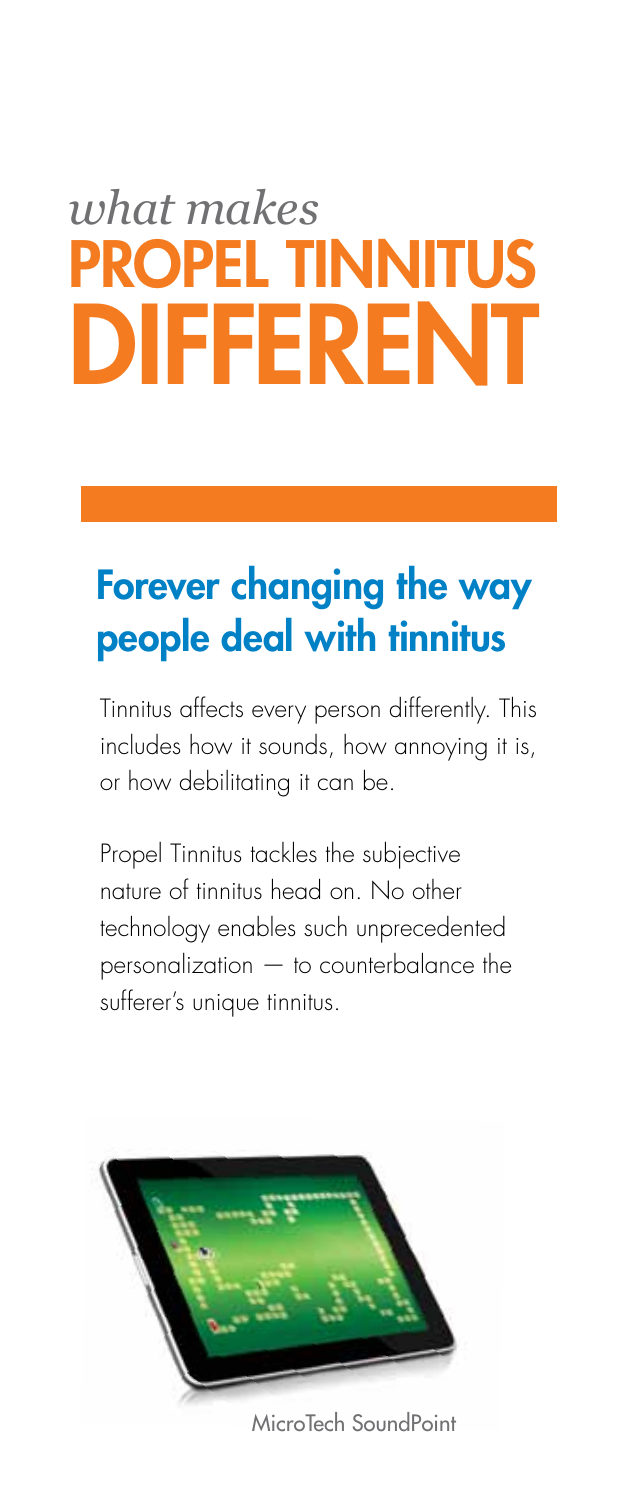

### Control is key

Propel Tinnitus uses the precise measurements from your audiogram to create a relief stimulus customized specifically to you. From there, you and your hearing professional can fine-tune relief in two unique but important ways:

*1*

*2*

Your hearing professional can adjust sound frequency and modulation to better match your unique tinnitus.

MicroTech's proprietary SoundPoint tool lets you easily pinpoint your preferred sound settings, so your hearing professional can program them in at the final fitting stage.

#### **The result is personalized relief designed just for you!**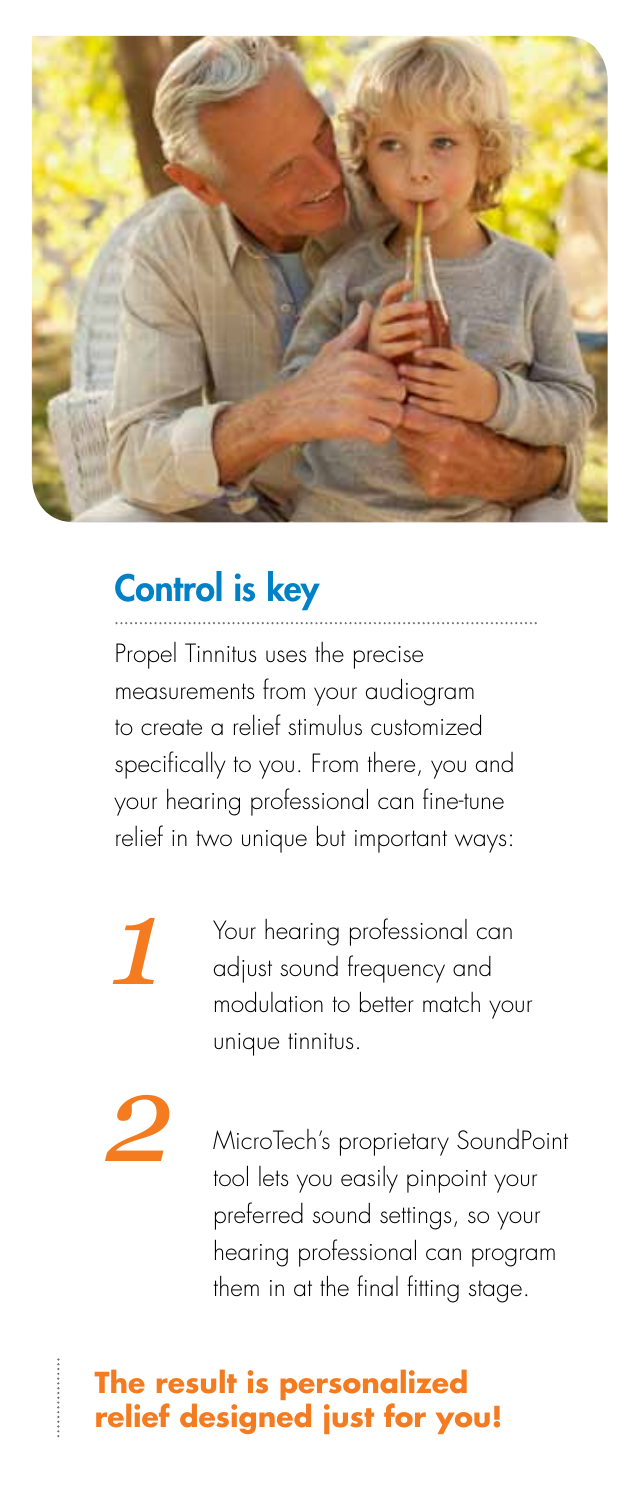

#### YOU WANT

Relief for ringing in the ears

A way to customize relief to your unique tinnitus

Quick and easy control

Compatibility with multiple tinnitus therapy protocols

A way to deal with and manage the subjective nature of tinnitus

> If They help me<br>forget about<br>my tinnitus! my tinnitus!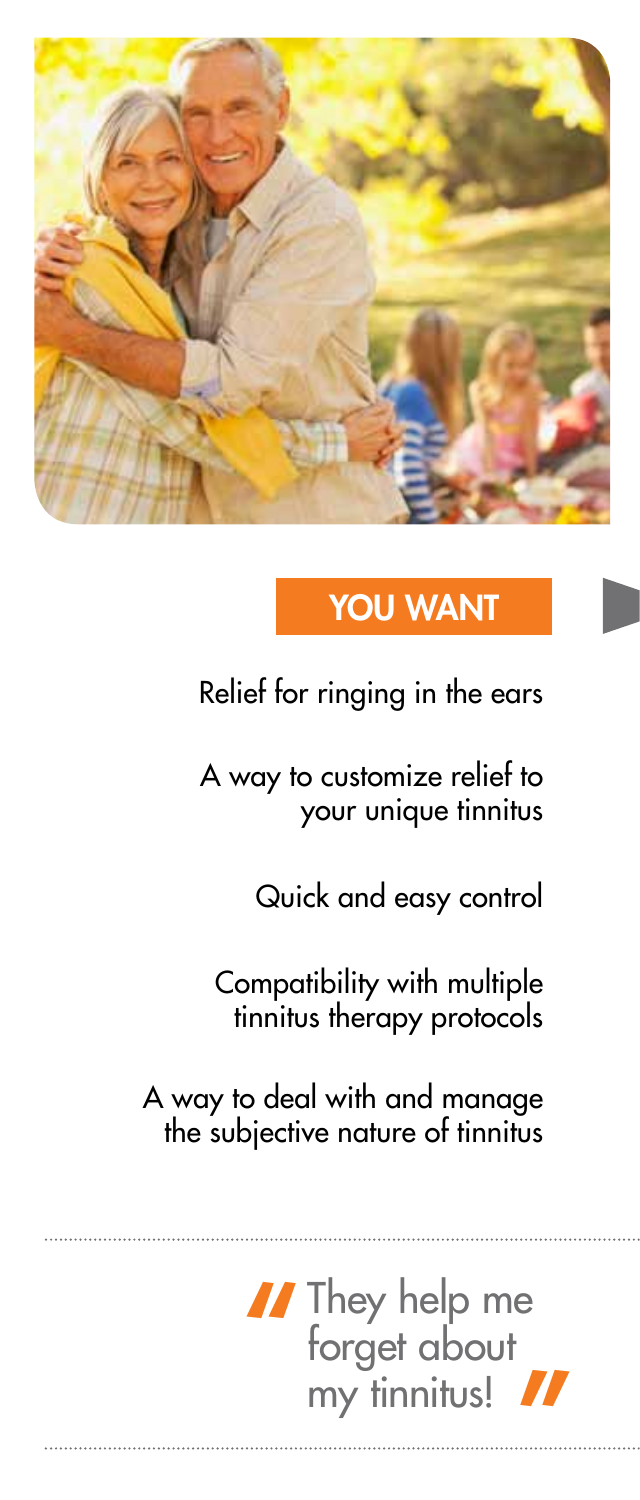# *designed to deliver* THE ONE THING **FVERY PERSON** TINNITUS WAN RELIEF!

#### PROPEL TINNITUS DELIVERS

A nearly invisible in-ear device designed for all-day tinnitus relief

Multiflex Tinnitus Technology, which enables superior flexibility in fine-tuning a relieving sound stimulus

Easy volume and memory adjustments with the touch of a finger

Seamless integration with most sound therapies, including re-training or masking

MicroTech's one-of-a-kind SoundPoint tool helps you identify and communicate precise sound preferences at the fitting stage

- Mary S.

Propel Tinnitus wearer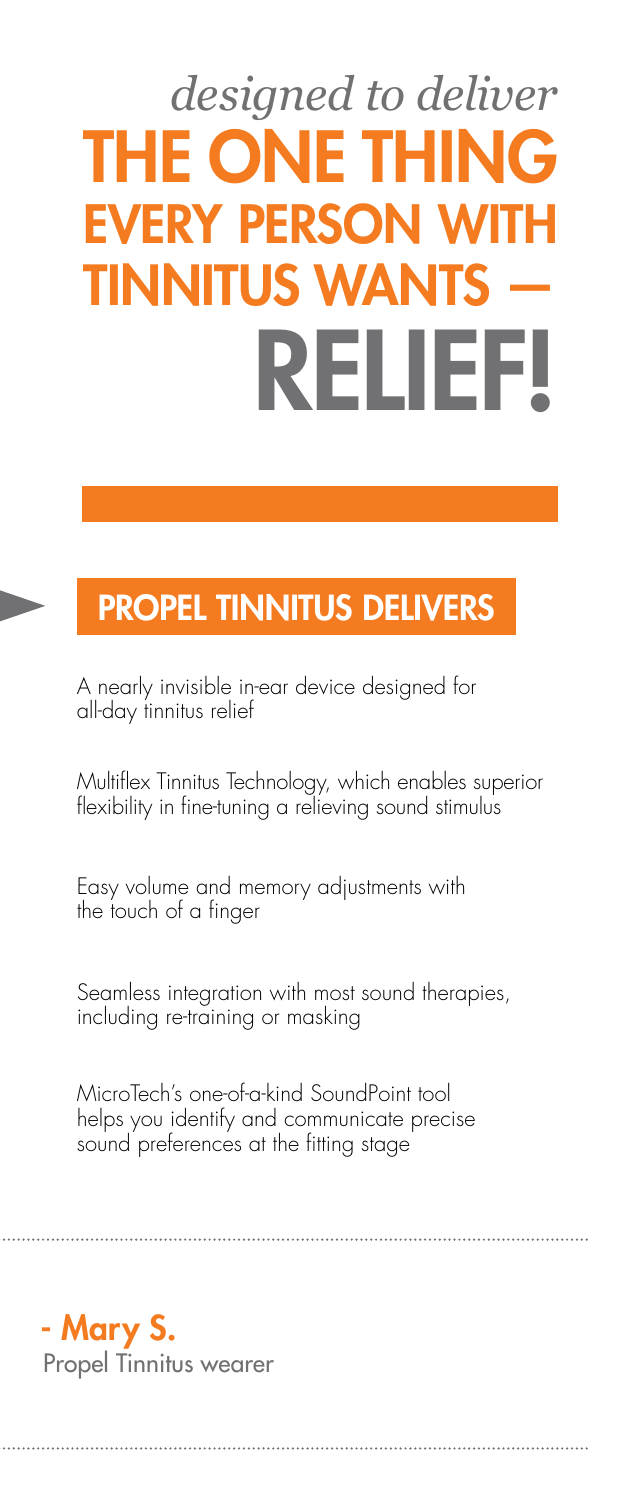

## PROPEL TINNITUS *styles and colors*



#### RECEIVER-IN-CANAL (RIC)

Small and comfortable to wear, Propel Tinnitus is designed to go wherever you go and comes in your choice of six colors.

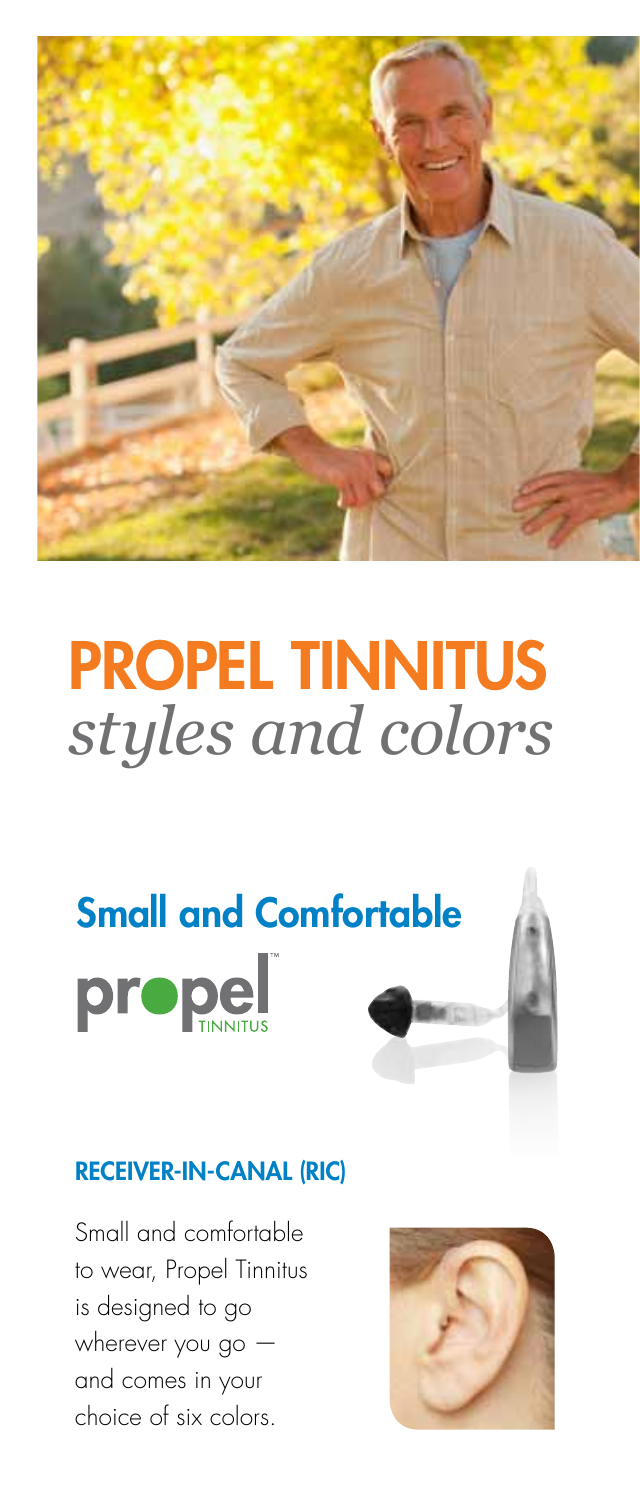

#### COLOR GUIDEStandard Colors Standard Colors Champagne Bronze Pearl Sterling Slate Onyx

## Take control of your tinnitus today!

If you've tried other tinnitus relief options without success, or are finally ready to stop letting the ringing in your ears take over your life, you owe it to yourself to give Propel Tinnitus a try.